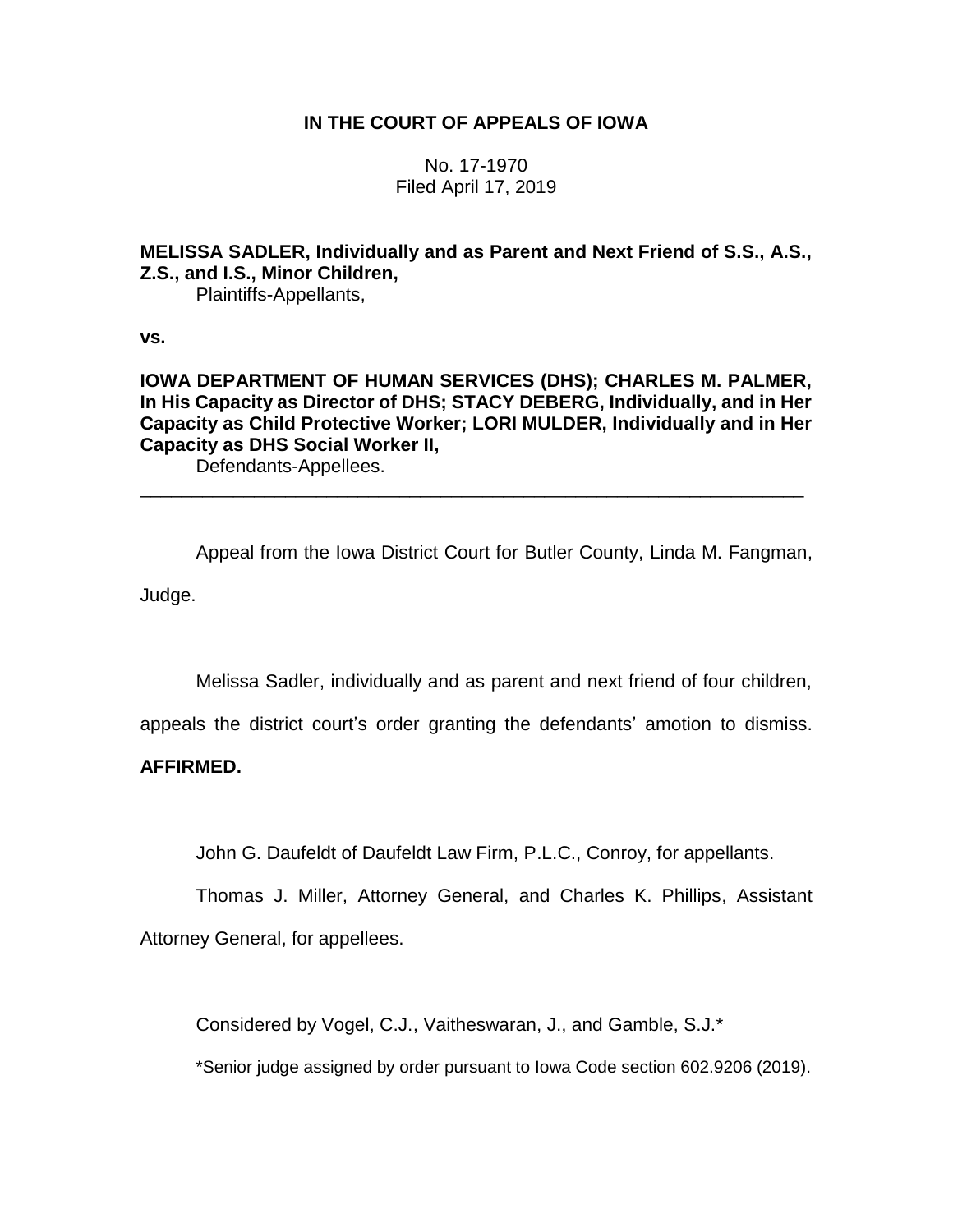#### **VAITHESWARAN, Judge.**

Melissa Sadler, individually and as parent and next friend of four children, filed an action against the Iowa Department of Human Services, director Charles Palmer, child protective worker Stacy DeBerg, and social worker Lori Mulder.<sup>1</sup> She alleged the defendants "fail[ed] to report child abuse or interfere[d] with the reporting of child abuse pursuant to Iowa Code chapter 232.69 and 232.75 [(2017)]." She claimed their "failure to report or the interfering with reporting [was] a wanton and reckless disregard of and for the Plaintiffs' safety and well being," entitling her to actual and punitive damages and attorney fees. In separate counts, Sadler also sought injunctive relief.

The defendants moved to dismiss the petition. They asserted the court lacked subject matter jurisdiction and the petition failed to state a claim upon which relief could be granted. At a hearing on the motion, the defendants asked the court to take judicial notice of underlying juvenile court files. The district court declined, limiting its consideration of the motion to the allegations in the petition. Following the hearing, the court dismissed the counts relating to these defendants.<sup>2</sup>

On appeal, Sadler contends the district court erred in (1) finding a lack of subject matter jurisdiction based on her failure to comply with the Iowa Tort Claims Act, (2) finding the monetary-damage claim was an impermissible attempt to appeal prior litigation, and (3) dismissing the monetary-damage claim for failure to state a claim. We find the third issue dispositive.

 $\overline{a}$ 

<sup>&</sup>lt;sup>1</sup> The petition named a number of other defendants, who were dismissed.

 $2$  Sadler's claims against defendant Palmer were dismissed for lack of service.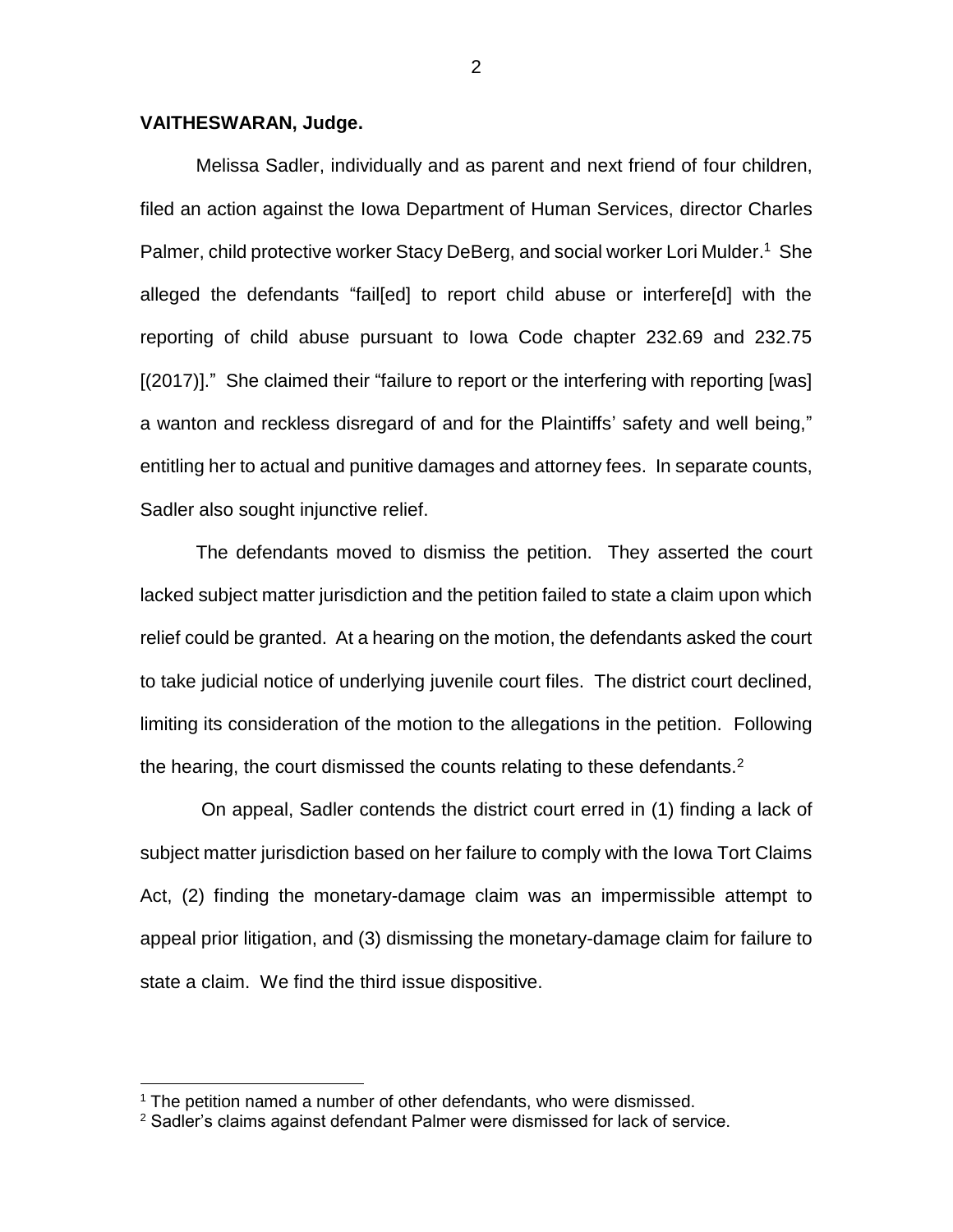In concluding Sadler failed to state a claim, the district court reasoned as

follows:

In Count I the Plaintiff claims Defendant D.H.S. failed to report or interfered with a report pursuant to Iowa Code § 232.75. The Plaintiffs further argue the State violated Iowa Code § 232.69, [addressing] mandatory and permissive reporters, and later attempted to orally amend the petition to claim a violation of Iowa Code § 232.71 which has been repealed. However, the Court believes counsel was referring to 232.71B, and the Plaintiffs claim this is a cause of action because there is a statutory duty required from the Department.

In looking first at Iowa Code § 232.69, which deals with mandatory and permissive reporters, it delineates when they need to report and to whom they need to report. It also deals with the training required for mandatory and permissive reporters. This code section deals solely with reporters and training. It does not in any way deal with the D.H.S. investigation or any cause of action flowing from a D.H.S. investigation.

Iowa Code § 232.75 is the sanction section for violating Iowa Code § 232.69. Specifically Iowa Code § 232.75(2) states that any person, official, agency, or institution required by section 232.69 to report a suspected case of child abuse who knowingly fails to do so or who knowingly interferes with the making of that report is civilly liable for damages proximately caused. This section specifically refers to mandatory reporters who failed to make a report. It does not deal with D.H.S. workers and a duty to investigate. Nowhere under Iowa Code § 232.75 puts any duty to investigate or any civil liability on the Department for failure to investigate. . . .

. . . . When the Plaintiffs tried to orally amend the petition to Iowa Code § 232.71B, they did not identify in any manner how the Department of Human Services failed to comply with the duties of that code section. Rather, they made a blanket statement that they had a duty to reinvestigate the same complaint . . . .

The Court relies [on] *In re M*.*H*. *by Callahan*, 385 N.W.2d 533, 535–37 (Iowa 1986) where the Court there stated Iowa Code § 232.67 through .71 and 25A.14 did not intend to imply a tort action against the State, its department, and employees for a failure to thoroughly and promptly report and investigate incidents of child abuse. As such, the motion to dismiss against Defendants D.H.S., Charles Palmer, Stacy Deberg, and Lori Mulder is granted for failure of the Plaintiffs to state a claim as there is no cause of action under Iowa Code § 232.71B or § 232.75.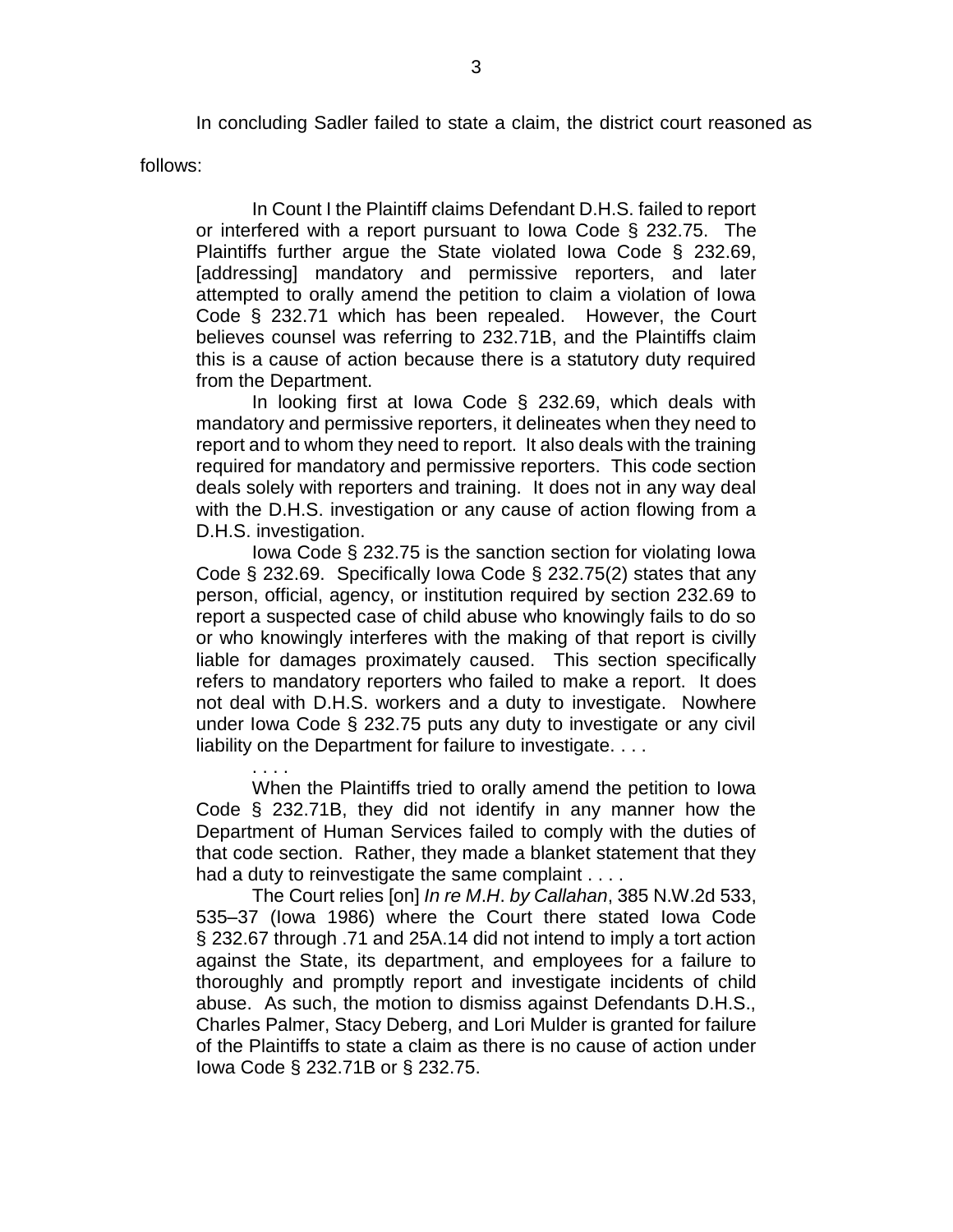We discern no error in the court's detailed ruling. *See Rees v*. *City of Shenandoah*, 682 N.W.2d 77, 78 (Iowa 2004) (setting forth standard of review for dismissal based on failure to state a claim).

The statutory provisions on which Sadler relies do not create a duty on the part of the department and its employees to report or to abstain from interfering with reporting child abuse. Those provisions also do not create a civil cause of action for monetary damages. As the Iowa Supreme Court stated in *In re M*.*H*., "We believe it is clear that in enacting Iowa Code sections 232.67–.71 and 25A.14 the legislature did not intend to imply a tort action against the State, its department and employees for a failure to thoroughly and promptly report and investigate incidents of child abuse." *Cf*. 385 N.W.2d at 535–37 (analyzing previouslynumbered sections of the Iowa Code).

In reaching this conclusion, we have considered *McCracken v*. *Iowa Department of Human Services*, 595 N.W.2d 779, 784 (Iowa 1999), in which the court held the department of human services had the authority to conduct a second investigation into child abuse allegations following the issuance of an unfounded report concerning the same conduct. Although the court characterized the cited statutory provisions as "remedial in nature" and deserving of "liberal construction," the court did not go so far as to authorize an independent tort action for failure to investigate. The court simply considered the issue on judicial review of the department's second decision. In *In re M*.*H*., the court acknowledged that the statutory provisions cited in *McCracken* authorize certain types of civil liability but declined to expand the statute to encompass the tort causes of action raised by the plaintiff. 385 N.W.2d at 537. The court stated, "[T]he legislature has explicitly

4